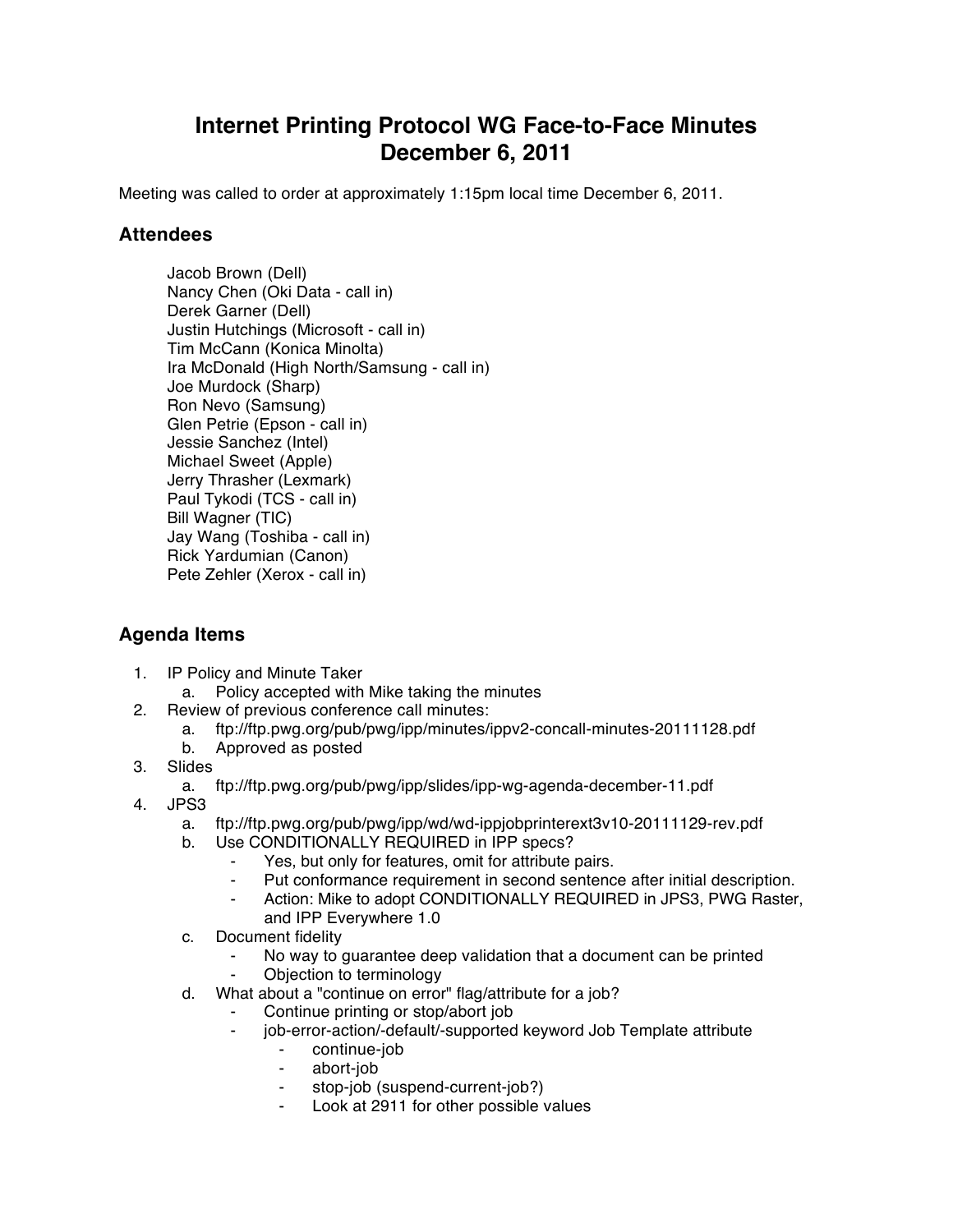- Add note: this cannot stop print service by itself, might return printer to idle state if no other jobs enqueued
- ⁃ Action: Mike to add job-error-action Job Template attribute to JPS3
- Action: Mike to fix operations table in IPP registry
- e. Validate-Document operation
	- Full processing of document without marking
	- No way to do accounting/billing of processor usage (no job)
	- Instead of an operation, provide a Job Template attribute to do processing but no marking of the job ("no-print" job) like proof print and saved job.
	- JPS2 already covers this: "proof-print-copies" can have a value of 0 for no print.
	- But we do want a Validate-Document operation to validate Document Template, Document Description, and Operation attributes that would be supplied in a Send-Document or Send-URI operation.
		- Action: Mike to add Validate-Document operation to JPS3 based on Validate-Job (no document content but optional URI)
		- ⁃ document-uri validation is limited to inspection of URI scheme and not the content reference the URI
		- State SHOULD NOT validate content?
		- Additional semantics of Validate-Job for document-uri operation attribute
- f. printer-input-tray
	- Needed in parallel with media-source-properties
	- ⁃ Make Index required to provide a way to correlate with other sources
	- ⁃ The i'th element of printer-input-tray must correspond to the i'th element of media-source-supported
	- ⁃ CONDITIONALLY REQUIRED, condition is that both printer-input-tray and media-source-supported are required
	- ⁃ media-source-supported: redefine to be both media-source member attribute and media attribute values.
		- "id" in table needs to be "Id"
- g. printer-output-tray
	- ⁃ CONDITIONALLY REQUIRED, condition is that both printer-output-tray and output-bin-supported are required
	- ⁃ i'th element of printer-output-tray must correspond to the i'th element of outputbin-supported
	- Make StackingOrder and PageDeliveryOrientation REQUIRED
		- No unknown values, must have a valid value
		- Q: How to handle output trays that support both face-up and facedown?
			- ⁃ A: "other" value for StackingOrder means both face-up and facedown are supported
	- Make Index REQUIRED for correlation with other sources
	- ⁃ Extend output-bin-supported with more keyword values
		- ⁃ "tray-N" values plus others as needed
		- Add note that "face-up" and "face-down" values for output-bin are superceded by 5100.3 page-delivery to control whether output should be face up or face down (rather than specifying a particular output bin)
- h. printer-supply
	- Make Index REQUIRED
- i. Section 1.5: Localization
	- Need to talk about performance concerns how does a client know whether the local message catalog is up-to-date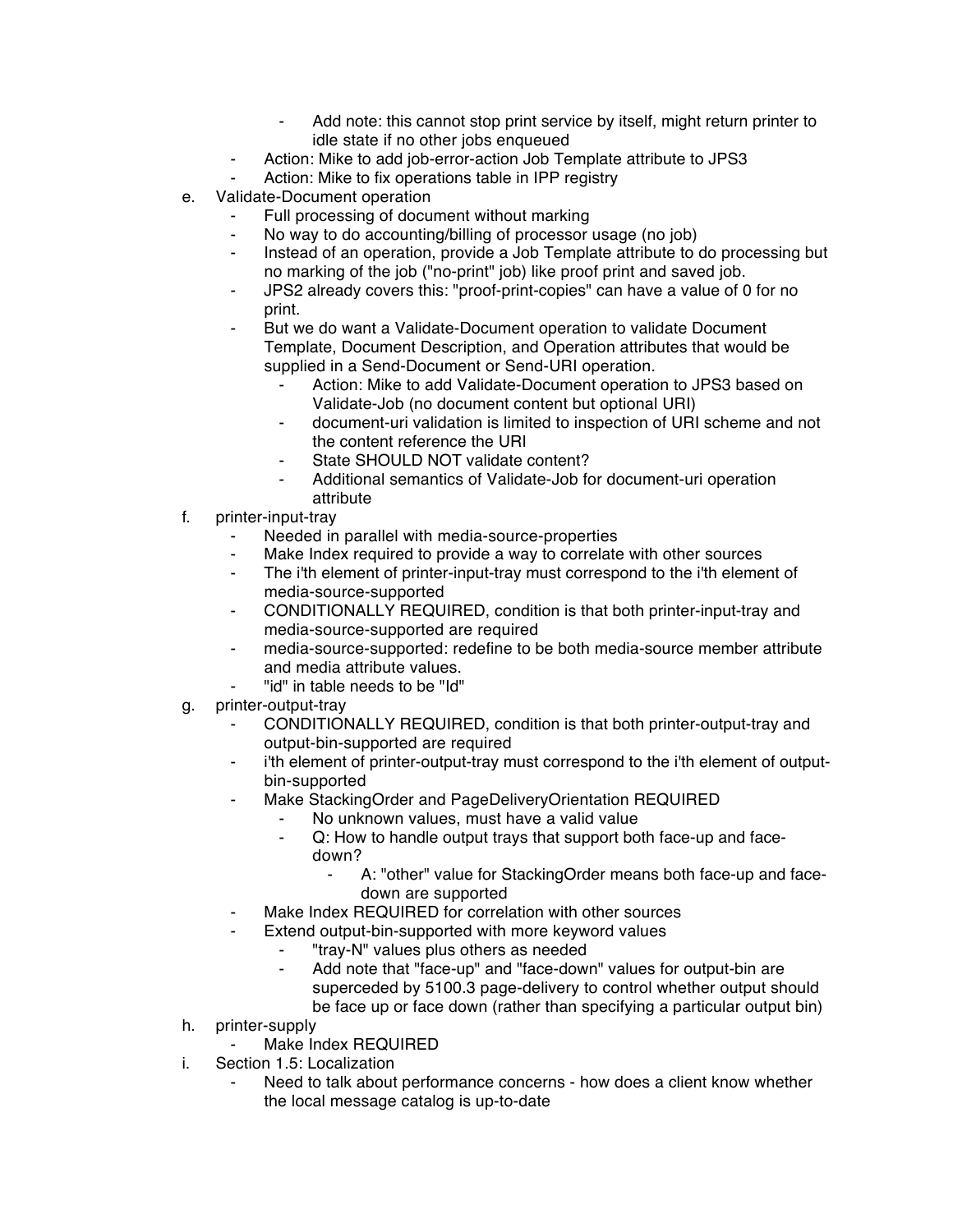- Add section on HTTP If-Modified-Since header support (SHOULD) in JPS3 (for localization, icons, profiles)
- Action: Mike to make HTTP If-Modified-Since header support REQUIRED in IPP Everywhere
- j. Section 2.1: CONDITIONALLY REQUIRED: "that applies to a ..."
- k. Section 5.1.1:
	- ⁃ "Printers MUST accept and Client MAY provide the REQUIRED "document-dcmetadata" operation attribute ..."
	- Add reference to ABNF (now [STD68])
	- ⁃ Action: Mike to update ABNF references to [STD68] in all drafts DC metadata is independent of any document content
- l. Add named features to cover TLS/HTTP Upgrade and other features and refer to those names throughout (maybe 3.6 Named Features?)
- m. Section 5.1.2: CONDITIONALLY REQUIRED, use named feature
- n. Section 5.1.5: Fix pagination
- o. Make requesting-user-uri and corresponding job/subscription description attributes REQUIRED (Printer MUST and Client MAY)
- p. Section 5.4.1: Add length 45 to definition
- q. All -uuid attributes: Explain the length is exactly 45 octets per 4122
- r. Section 5.5.1: Needs to be CONDITIONALLY REQUIRED on 5100.5
- s. Section 5.6.28:
	- Line 1064: "MUST return a URI corresponding to ..."
	- ⁃ SHOULD be Printer-resident
- t. printer-icons, printer-icc-profiles, printer-supply-info-uri: SHOULD be Printer-resident
- u. Add rationale for recommending printer-resident URIs in section 3 and then provide back references in printer-icc-profiles, printer-icons, printer-strings-uri, and printersupply-info-uri
- v. Section 6.6:
	- ⁃ If the document object is supported, the document-dc-metadata MUST be document description, otherwise job description
	- Job Description attribute CONDITIONALLY REQUIRED when document object NOT supported
- w. Stopped at section 6.7
- 5. PWG Raster
	- a. ftp://ftp.pwg.org/pub/pwg/ipp/wd/wd-ippraster10-20111202-rev.pdf
	- b. Did not get to this

## **Next Steps / Open Actions**

- Next IPP conference call January 9, 2012 at 1:00pm (ET)
- Ira to post updated LDAP Schema RFC
- Review new specs
- Use case discussions
- Action: Mike to adopt CONDITIONALLY REQUIRED in JPS3, PWG Raster, and IPP Everywhere 1.0
- Action: Mike to add job-error-action Job Template attribute to JPS3
- Action: Mike to fix operations table in IPP registry
- Action: Mike to add Validate-Document operation to JPS3 based on Validate-Job (no document content but optional URI)
- Action: Mike to make HTTP If-Modified-Since header support REQUIRED in IPP Everywhere
- Action: Mike to update ABNF references to [STD68] in all drafts